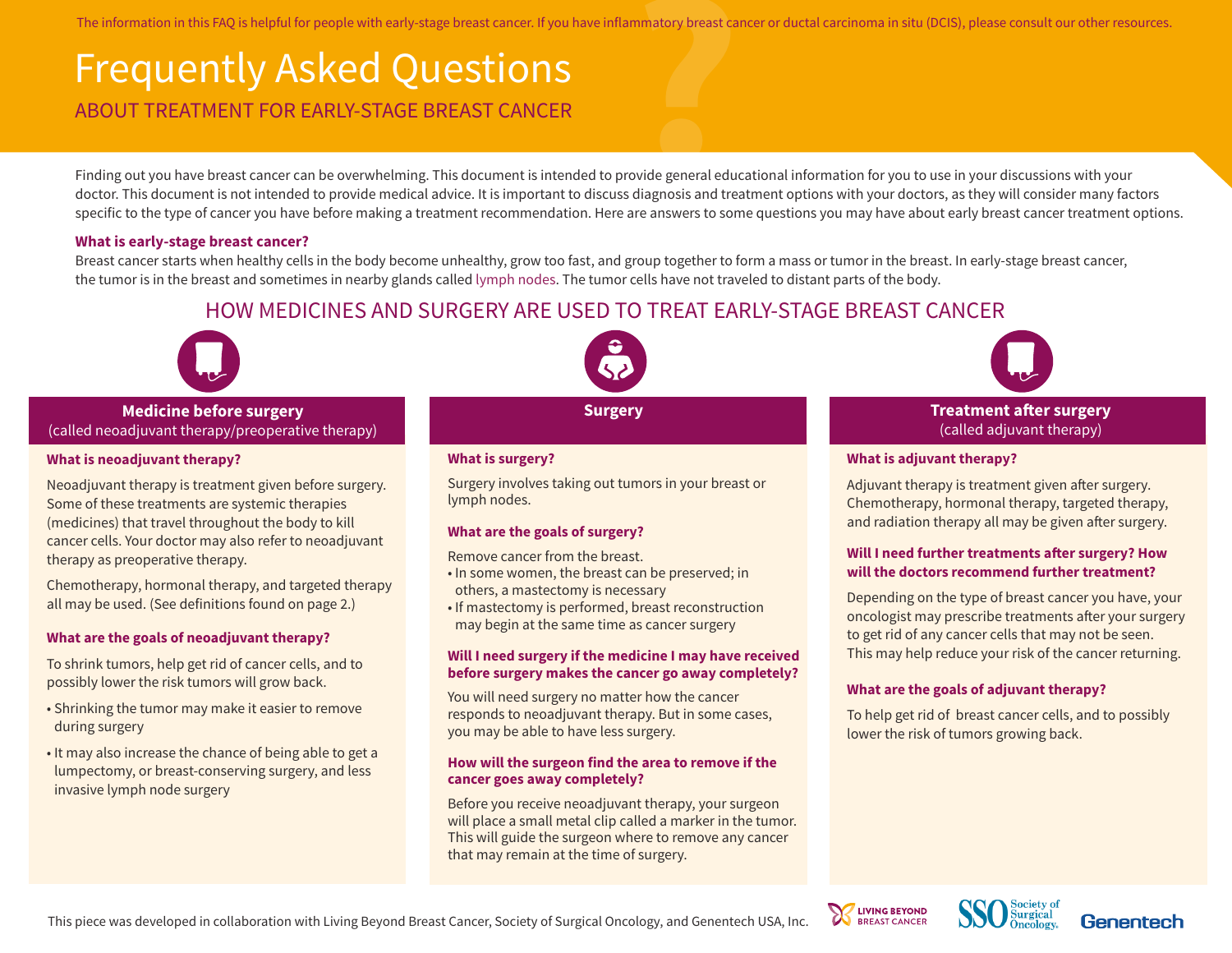# More questions about early-stage breast cancer treatment options (cont'd)

# DETERMINING IF NEOADJUVANT THERAPY IS RIGHT FOR YOU

#### **What tests help my doctors decide to recommend neoadjuvant treatment?**



All your treatment options are based on the traits of the cancer, such as its size, how quickly it grows, and how it looks under a microscope. Your doctors consider many factors from a variety of tests before making any treatment recommendations.

#### **What are the different types of breast cancer?**

The type of neoadjuvant treatment you may receive depends on the type of cancer you have.

- **HER2 (human epidermal growth factor receptor 2)** is a protein found on the surface of cells. It plays an important role in how cells grow. Doctors can test if breast cancer is HER2-positive or HER2-negative. About 20 percent of people with breast cancer have tumors that test positive for HER2
- Two hormones naturally made by the body are called estrogen and progesterone. One type of breast cancer grows when estrogen, progesterone, or both attach to hormone receptors on the tumor. This is called **hormone receptor-positive breast cancer**. It is more common than hormone receptor-negative breast cancer
- **Triple-negative breast cancer** is when the tumor tests negative for HER2 and hormone receptors. It is called triple-negative because tumor growth is not caused by HER2, estrogen, or progesterone. Between 10 and 17 percent of breast cancers are triple-negative

#### **What types of neoadjuvant treatment are available?**

Chemotherapy, hormonal therapies, and targeted therapy may all be given before surgery. Depending on the type of breast cancer you have, you may receive:



 • **Chemotherapy:** Medicines that kill cells that grow and divide quickly; these can include cancer cells and healthy cells (such as those that grow hair and nails)

 • **Hormonal therapy:** Medicine that helps stop growth of tumors that rely on hormones like estrogen or progesterone

 • **Targeted therapy:** Medicine that attacks specific cancer cells, but can also affect healthy cells

There are different types of breast cancer that respond to specific treatments; your doctors should explain the differences when they review your lab reports with you.

#### **Where can I get more information about neoadjuvant treatment?**

Some resources on neoadjuvant therapy include LBBC.ORG, cancer.gov, and breastcancer.org. Search these websites for "neoadjuvant therapy." Always speak with your healthcare team about anything you read online. Your healthcare providers can help you understand the impact of treatment decisions on your care.

#### **What are some of the benefits of neoadjuvant therapy?**

Neoadjuvant treatment may:

- Shrink the tumor and give you more options for the type of surgery you can have
- Allow your healthcare team to see how the tumor responds to therapy
- Help achieve a pathological complete response, which means that there is no evidence of cancer cells in your breast and lymph nodes at the time of surgery

#### **What are some disadvantages or limitations of neoadjuvant treatment?**

- If your cancer responds well to neoadjuvant therapy, it may be hard for your doctor to determine your initial staging
- Not every cancer responds to neoadjuvant therapy
- Depending on your specific breast cancer, you and your surgeon may decide that you need a mastectomy even if neoadjuvant therapy works well
- Neoadjuvant therapy may be more expensive because this treatment option may require more visits with your doctors and tests to monitor how the cancer responds to the treatment
- You may experience side effects from the medications selected for neoadjuvant treatment







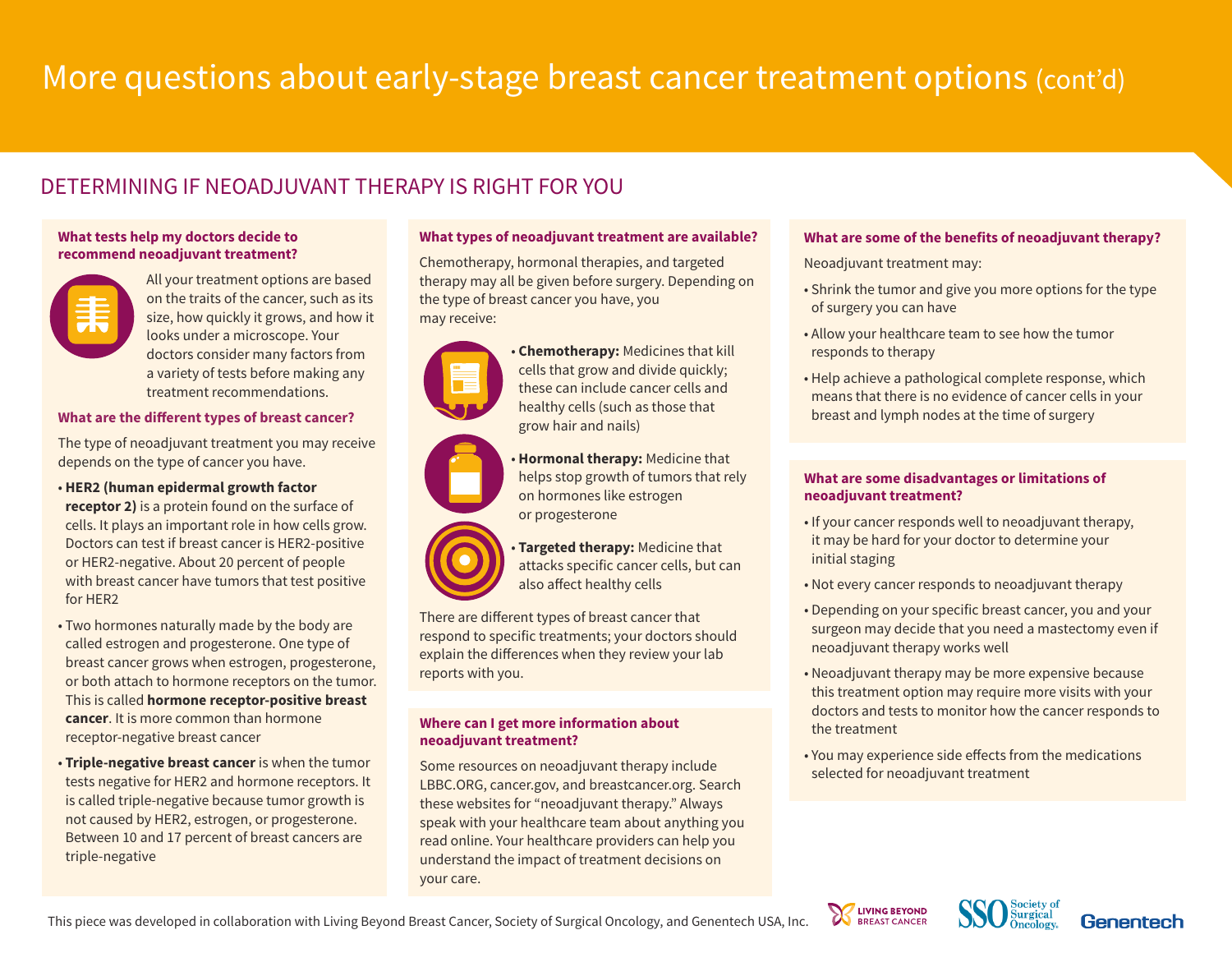# More questions about early-stage breast cancer treatment options (cont'd)

## WHAT TO KNOW IF YOU RECEIVE NEOAD JUVANT THERAPY

#### **Why would I wait to have surgery?**

Surgery alone may not get rid of the cancer and that's why medicine may be given before surgery, after surgery or sometimes both before and after surgery. Neoadjuvant therapy may help to shrink tumors, help get rid of cancer cells, and to possibly lower the risk tumors will grow back.

- Shrinking the tumor may make it easier to remove during surgery
- It may also increase the chance of being able to get a lumpectomy, or breast-conserving surgery, and less invasive lymph node surgery

#### **How and when will I receive neoadjuvant treatment?**



If you can receive neoadjuvant treatment you will be referred to a medical oncologist, a doctor who prescribes cancer medicines. Your doctor will discuss the safety, benefits, risks, and side effects of the treatment with you. They will want to begin neoadjuvant treatment promptly and before you have your breast surgery.

#### **How will my doctors monitor whether the treatment is working against the cancer?**



 Your doctor may perform breast exams and order imaging tests to see if the tumor is shrinking. You may even be able to feel the tumor shrink over time.

#### **If the cancer does not get smaller or go away during neoadjuvant treatment, what are my options?**



 Your doctors may recommend that you have surgery sooner. They will consider the tumor's response to the neoadjuvant therapy when choosing your additional treatments.

## OTHER ISSUES TO CONSIDER BEFORE STARTING NEOAD IUVANT THERAPY

#### **How will neoadjuvant treatment affect the ability to reconstruct my breasts in the future?**

In some cases, neoadjuvant therapy may allow people who would need a mastectomy to instead get a lumpectomy. It can also reduce the amount of breast tissue the surgeon needs to remove in a lumpectomy. Mastectomy with breast reconstruction following neoadjuvant therapy is still an option if you need to or choose to have a mastectomy.

#### **How will neoadjuvant treatment affect my future fertility?**

If you are interested in having children in the future, speak with your doctors about the possible effects of treatment on your fertility. They may recommend you visit a specialist before you begin neoadjuvant treatment.

This piece was developed in collaboration with Living Beyond Breast Cancer, Society of Surgical Oncology, and Genentech USA, Inc.